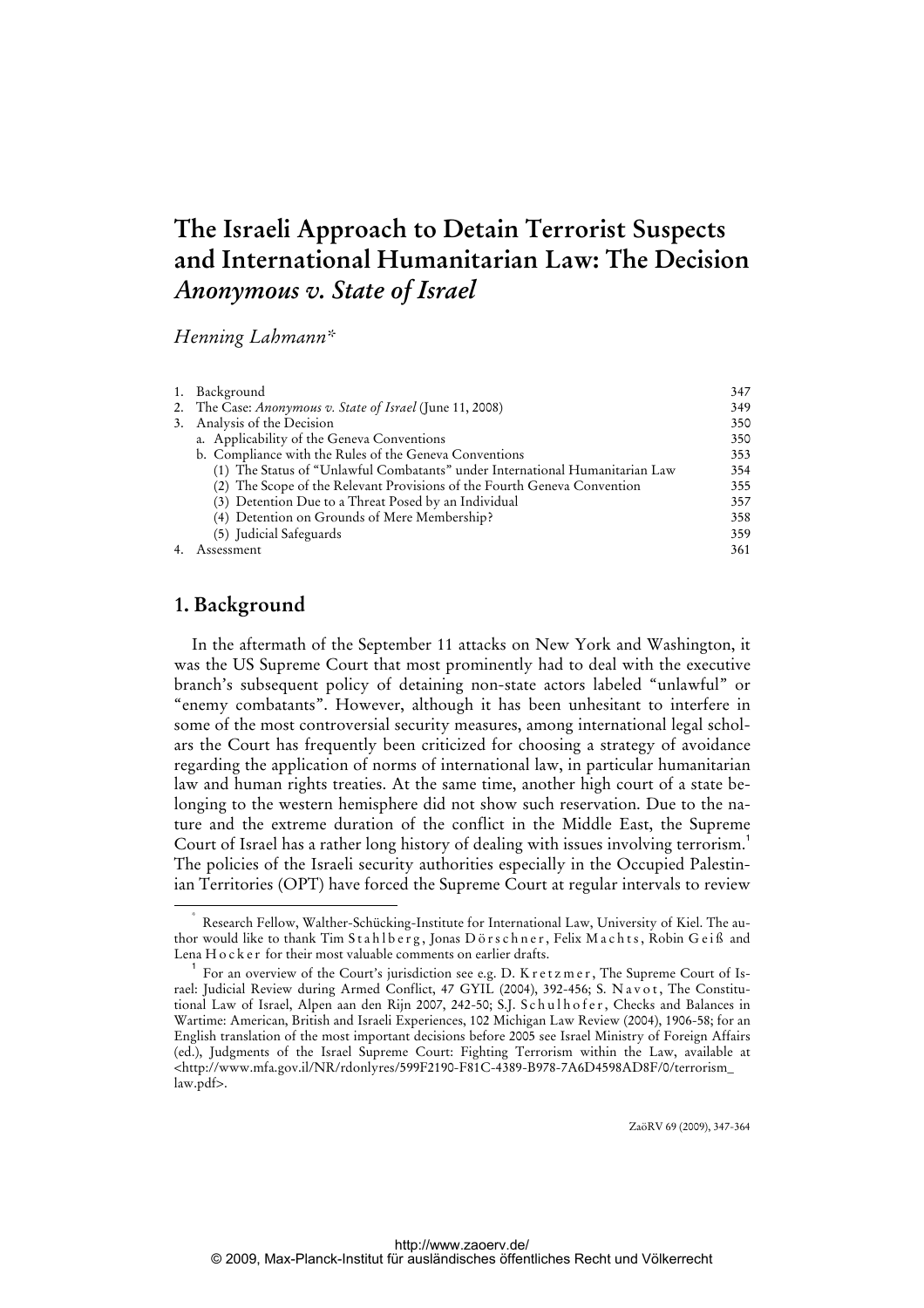the lawfulness of particular measures taken in response to conducts by Palestinian non-state armed actors, *inter alia* due to the judicially recognized possibility of *actio popularis* before the High Court of Justice.<sup>2</sup> The Court's general self-concept in these cases was and remains to be rather interventionist, an approach that was explained by Justice Aharon Barak who presided over the Supreme Court from 1995 to 2006 and who left his mark on the Court's jurisprudence: "Is it proper for judges to review the legality of the war on terrorism? Many, on both extremes of the political spectrum, argue that the courts should not become involved in these matters. On one side, critics argue that judicial review undermines security; on the other side, critics argue that judicial review gives undeserved legitimacy to government actions against terrorism. Both arguments are unacceptable. Judicial review of the legality of the war on terrorism may make this war harder in the short term, but it also fortifies and strengthens the people in the long term. The rule of law is a central element in national security." $^3$  In accordance with the general interpretative presumption that Israeli law should realize the provisions of international law and ought not to be in conflict with them,<sup>4</sup> the Court has thereby generally not avoided questions of international human rights or humanitarian law. Notwithstanding this seemingly open approach towards international law, the Court's legal practice regarding the OPT under Justice Barak has sparked quite a lot of criticism. As David K r e t z m e r has observed, "the Court has rationalized virtually all controversial actions of the Israeli authorities, especially those most problematic under principles of international humanitarian law", leaving the "interventionism" at a merely rhetorical level without real consequences for the governmental authorities. $^6$  At least in the eyes of many commentators, $^7$  the critical appraisal applies also to Barak's last landmark decision on non-state violence before he went out of office in 2006,<sup>8</sup> the much discussed *Targeted Killings* judgment.<sup>9</sup>

 $\overline{a}$  N a v o t , *supra* note 1, para. 409. 3

A. B a r a k, The Judge in a Democracy, Princeton 2006, 304.

<sup>4</sup> N a v o t , *supra* note 1, para. 24; for the legal status of international law in Israeli domestic law in general see, e.g., Y. Zilb e r s h a t z, The Adoption of International Law into Israeli Law: The Real Is Ideal, 25 Israel Yearbook on Human Rights (1995), 243-79.

<sup>5</sup> D. K r e t z m e r, The Occupation of Justice. The Supreme Court of Israel and the Occupied Territories, Albany 2002, 187.

<sup>6</sup> K r e t z m e r , *supra* note 1, 455.

 $7$  Cf. e.g. G. Levy, An Enlightened Occupier, Haaretz, Dec. 18, 2006: "The cruel reality of the occupation will not change in the wake of these rulings, but now these actions will have the court's seal of approval."

<sup>8</sup> Actually, when the decision was finally delivered in December 2006, B a r a k was already retired.

<sup>9</sup> *Public Committee Against Torture in Israel et al. v. Government of Israel et al.*, HCJ 769/02 (2006) (hereinafter *Targeted Killings*), available at [<http://elyon1.court.gov.il/files\\_eng/02/690/007/](http://elyon1.court.gov.il/files_eng/02/690/007/) A34/02007690.a34.pdf>; for comments on the judgment see, e.g., A. Cassese, On Some Merits of the Israeli Judgment on Targeted Killings, 5 JICJ (2007), 339-45; W.J. F e n r i c k , The Targeted Killings Judgment and the Scope of Direct Participation in Hostilities, 5 JICJ (2007), 332-8; R.S. S c h o n d o r f, The Targeted Killings Judgment, 5 JICJ (2007), 301-9; M. Milanovic, Lessons for Human Rights and Humanitarian Law in the War on Terror: Comparing *Hamdan* and the *Israeli Targeted Killings* case, 866 Int'l Review of the Red Cross (2007), 373-93.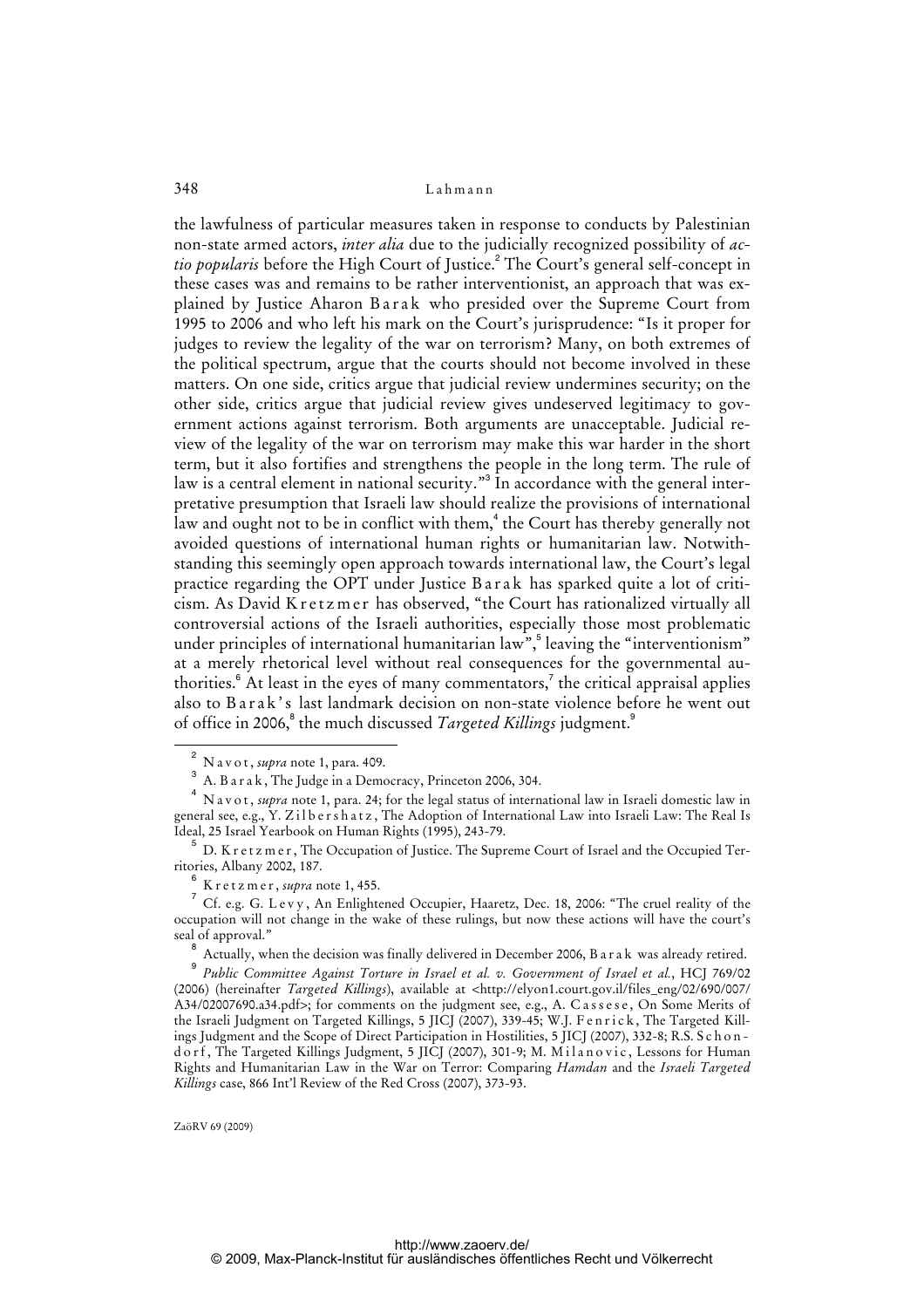#### **2. The Case:** *Anonymous v. State of Israel* **(June 11, 2008)**

In June 2008, the same day their US colleagues issued *Boumediene v. Bush*, Israel's highest judges were faced with the first important decision dealing with issues of non-state Palestinian violence in the Court's post-Barak era. In some respects, particularly in terms of international humanitarian law and its applicability, *Anonymous v. State of Israel*<sup>10</sup> can be considered a sequel to the *Targeted Killings*  judgment. The case came before the Supreme Court as an appeal by two inhabitants of the Gaza Strip who had been placed under administrative detention in 2002 and 2003, respectively, on the legal basis of the Internment of Unlawful Combatants Law which had passed Knesset legislation in March 2002.<sup>11</sup> The two Palestinians were alleged members of the Lebanese Hezbollah organization and had, according to the Israeli military authorities, participated in combat activities against citizens of Israel before they had been detained.<sup>12</sup> Nonetheless, neither of them had been charged with any criminal offences.

The disputed Unlawful Combatants Law, which was ultimately upheld by the Supreme Court in its judgment, had been legislated in the wake of the September 11 terrorist attacks at the culmination of the second *Intifada*. Initially, the bill had been introduced following a desire to obtain an instrument to lawfully hold detainees as bargaining chips for exchange with Israeli soldiers captured during missions in Lebanon or the OPT. Although this aim had been abandoned in the final draft,<sup>13</sup> the law was immediately and decisively rejected by human rights organizations, *inter alia* based on the allegation that it was still intended to permit the detention of enemy fighters as bargaining chips.<sup>14</sup> Hanny Megally, then divisional executive director of Human Rights Watch (HRW), condemned the law strongly as "disregarding basic principles of international law".<sup>15</sup> However, the Unlawful Combatants Law at any rate marked the first attempt of a western democracy in the struggle against the terrorist threat to enact legislation to preventively detain non-state enemy fighters while explicitly trying to meet the requirements set up by international humanitarian law. In spite of its being much less noticed than *Boumediene v. Bush*, that instance makes the decision at hand excep-

<sup>15</sup> Ibid.

 $\overline{10}$  *Anonymous v. State of Israel*, Crim. A 6659/06 (2008) (hereinafter *Internment*), available at [<http://www.elyon1.court.gov.il/files\\_eng/06/590/066/n04/06066590.n04.pdf](http://www.elyon1.court.gov.il/files_eng/06/590/066/n04/06066590.n04.pdf)>; note that this article will only tackle issues of international law, questions regarding Israeli constitutional law will not be addressed.

<sup>11</sup> 5762-2002 (hereinafter Unlawful Combatants Law), available at <[http://www.](http://www) jewishvirtuallibrary.org/jsource/Politics/IncarcerationLaw.pdf>.

<sup>12</sup> *Internment*, para. 2.

<sup>13</sup> For a summary of the legislative history see *Internment*, para. 6 et seq.; H. M o o d r i c k - E v e n K h e n, Unlawful Combatants or Unlawful Legislation? An Analysis of the Imprisonment of Unlawful Combatants Law, Israel Democracy Institute, Jerusalem, 2005, available at <<http://www.ssrn.com/> abstract=902934>, 4 et seq.

<sup>14</sup> See e.g. Human Rights Watch, Israel: Opportunistic Law Condemned, 6.3.2002, available at [<http://www.hrw.org/english/docs/2002/03/07/isrlpa3787.htm](http://www.hrw.org/english/docs/2002/03/07/isrlpa3787.htm)>.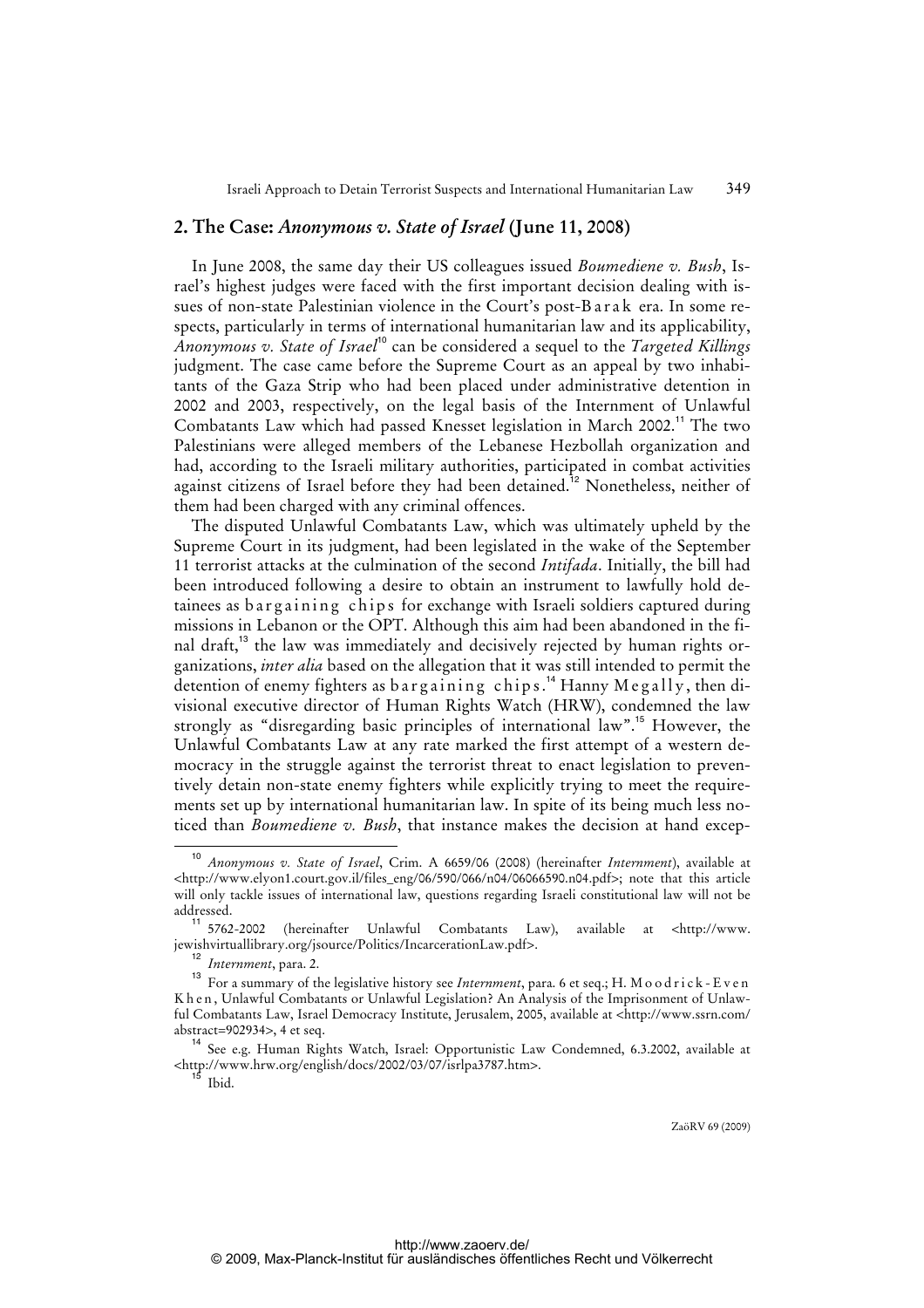tionally significant for the evolution of international law regarding the "war on terror".

# **3. Analysis of the Decision**

## **a. Applicability of the Geneva Conventions**

As already in the *Targeted Killings* judgment,<sup>16</sup> the judges were confronted with the question of the applicability of international humanitarian law. In its purpose section, the Unlawful Combatants Law itself states:

"This Law is intended to regulate the incarceration of unlawful combatants not entitled to prisoner-of-war status, in a manner conforming with the obligations of the State of Israel under the provisions of international humanitarian law."<sup>17</sup>

Thus, while stressing the significance of international humanitarian law in general, the text omits the issue of which exact body of law should govern the incarceration of unlawful combatants. However, it follows from the wording that the law is based on the presupposition that at least there exists an armed conflict within the meaning of the Geneva Conventions and its Additional Protocols, "whose customary provisions constitute a part of the law of Israel",<sup>18</sup> between Israel and the Palestinian non-state armed groups that fight against it.

The Supreme Court was therefore obliged to determine the exact legal character of the situation in the Palestinian territories, more precisely the Gaza Strip. It did so by stating that "the premise in this context is that an international armed conflict prevails between the State of Israel and the terrorist organizations that operate outside Israel", thereby merely pointing to the Court's previous *Targeted Killings* decision.<sup>19</sup> Unfortunately, this meagre reference to its own jurisprudence on this matter might not be sufficient to determine the governing legal regime. In fact, it bears serious problems and is ultimately not convincing.

At first, it is not at all obvious that there is an armed conflict occurring in Gaza, apart from periods of intensified hostilities as during the war between Israel and the Hamas from late December 2008 to January 2009. In 1995, the International Criminal Tribunal for the former Yugoslavia (ICTY) held that "an armed conflict exists whenever there is a resort to armed force between States or protracted armed violence between governmental authorities and organized armed groups or between such groups within a state".<sup>20</sup> Therefore the question is whether there has

<sup>16</sup> *Targeted Killings*, para. 16-21.

<sup>17</sup> Internment of Unlawful Combatants Law, section 1.

<sup>&</sup>lt;sup>18</sup> Internment, para. 9; note that "an express provision of statute enacted by the Knesset overrides the provisions of international law", ibid.; cf. Z i l b e r s h a t z , *supra* note 4.

Ibid., (emphasis added).

<sup>20</sup> ICTY, *Prosecutor v. Tadic*, IT-94-1, Decision on the Defence Motion for Interlocutory Appeal on Jurisdiction, Appeals Chamber, 2.10.1995, para. 70.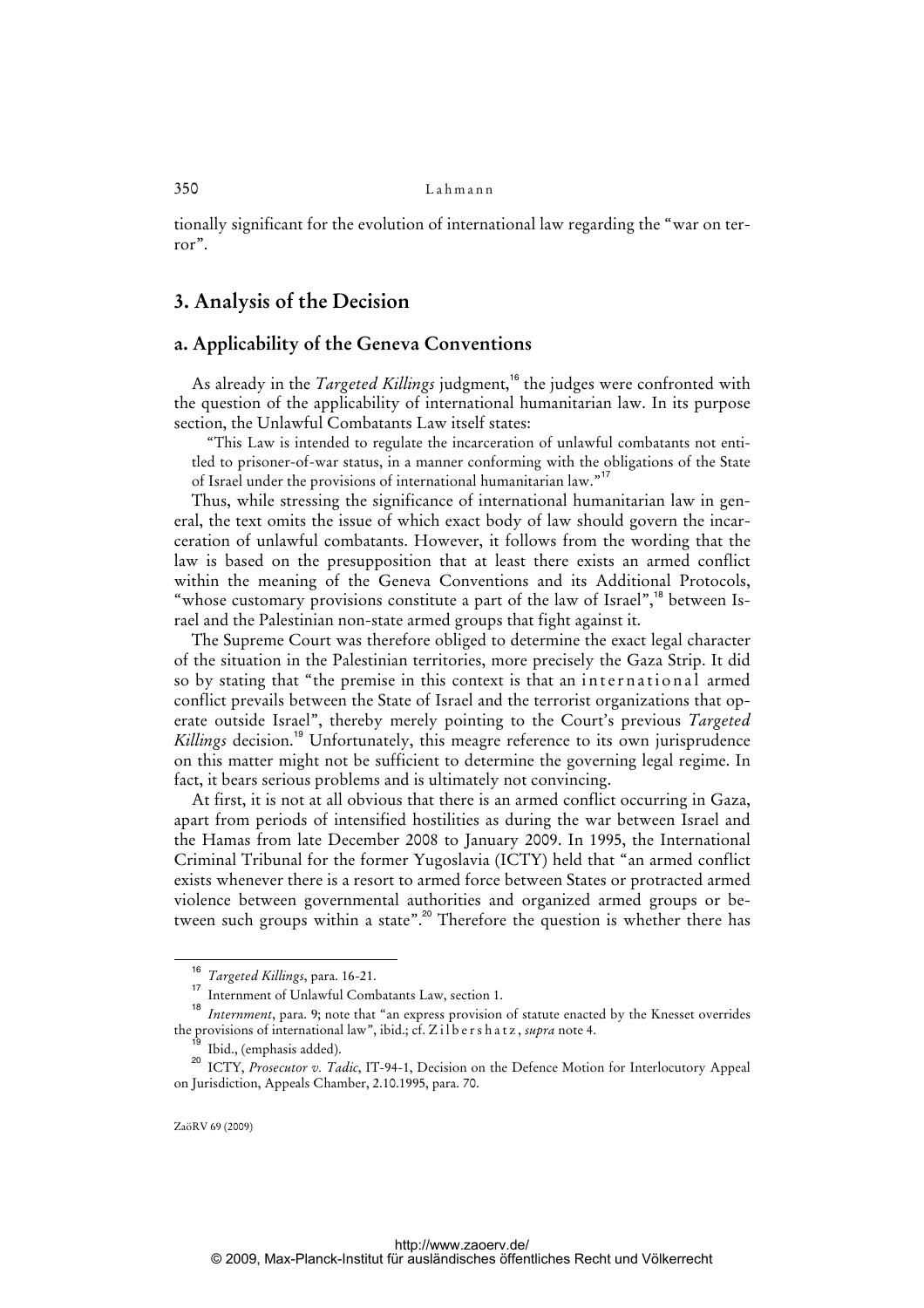been "protracted armed violence" inside the Gaza Strip between organized armed groups and Israeli forces or the use of force of the same quality that crossed the border between the Strip and Israel proper in the last couple of years. As Milanovic has pointed out correctly, the Court's assertion in *Targeted Killings* that there has been an armed conflict since the first *Intifada*<sup>21</sup> is hardly convincing due to the low intensity of armed force during most of the  $1990s$ <sup>22</sup> Still, taking into consideration the constant shelling of rockets into Israel by Palestinian fighters, particularly since Israel's withdrawal from the Gaza Strip in 2005, and the intensity of the Israel Defence Forces' reactions to end these attacks, it could well be argued that the situation qualifies as an armed conflict, at least insofar as there appears to be no legal framework more adequately suiting these frequent incidents of the use of force than international humanitarian law.

However, assuming that an armed conflict within the meaning of the Geneva Conventions is indeed at hand, the second step the Court has made is even more questionable. The determination of the conflict as international is derived exclusively from *Targeted Killings*, as the reference in paragraph nine of the judgment shows. Thus it seems to be worthwhile to recall the Court's legal reasoning in that case:

"The normative system which applies to the armed conflict between Israel and the terrorist organizations in the *area* is complex. In its centre stands the international law regarding international armed conflict. Professor Cassese discussed the international character of an armed conflict between the occupying state in an area subject to belligerent occupation and the terrorists who come from the same area, including the armed conflict between Israel and the terrorist organizations in the *area*, stating:

An armed conflict which takes place between an Occupying Power and rebel or insurgent groups – whether or not they are terrorist in character – in an occupied territory, amounts to an international armed conflict (A. Cassese, International Law 420  $2<sup>nd</sup>$  ed. 2005, hereinafter Cassese).

This law includes the laws of belligerent occupation. *However, it is not restricted only to them. This law applies in any case of armed conflict of international character – in other words, one that crosses the borders of the state – whether or not the place in which the armed conflict occurs is subject to belligerent occupation*."<sup>23</sup>

With this approach, the Israeli Supreme Court directly contradicted the one held by their US colleagues regarding the "war on terror".<sup>24</sup> In the formers' eyes, the conflict should be governed by the law of international rather than that of noninternational armed conflict, in particular common article 3, thus simply equating "international" with "trans-border".

Antonio Cassese, the Court's sole authority on this matter, relies principally on the consideration that "since the belligerent occupation is governed by the

<sup>21</sup> *Targeted Killings*, para. 18.

<sup>22</sup> Milanovic, *supra* note 9, 382 et seq.

<sup>23</sup> *Targeted Killings*, para. 18, (emphasis added).

<sup>24</sup> Cf. *Hamdan v. Rumsfeld,* 548 U.S. 67 (2006).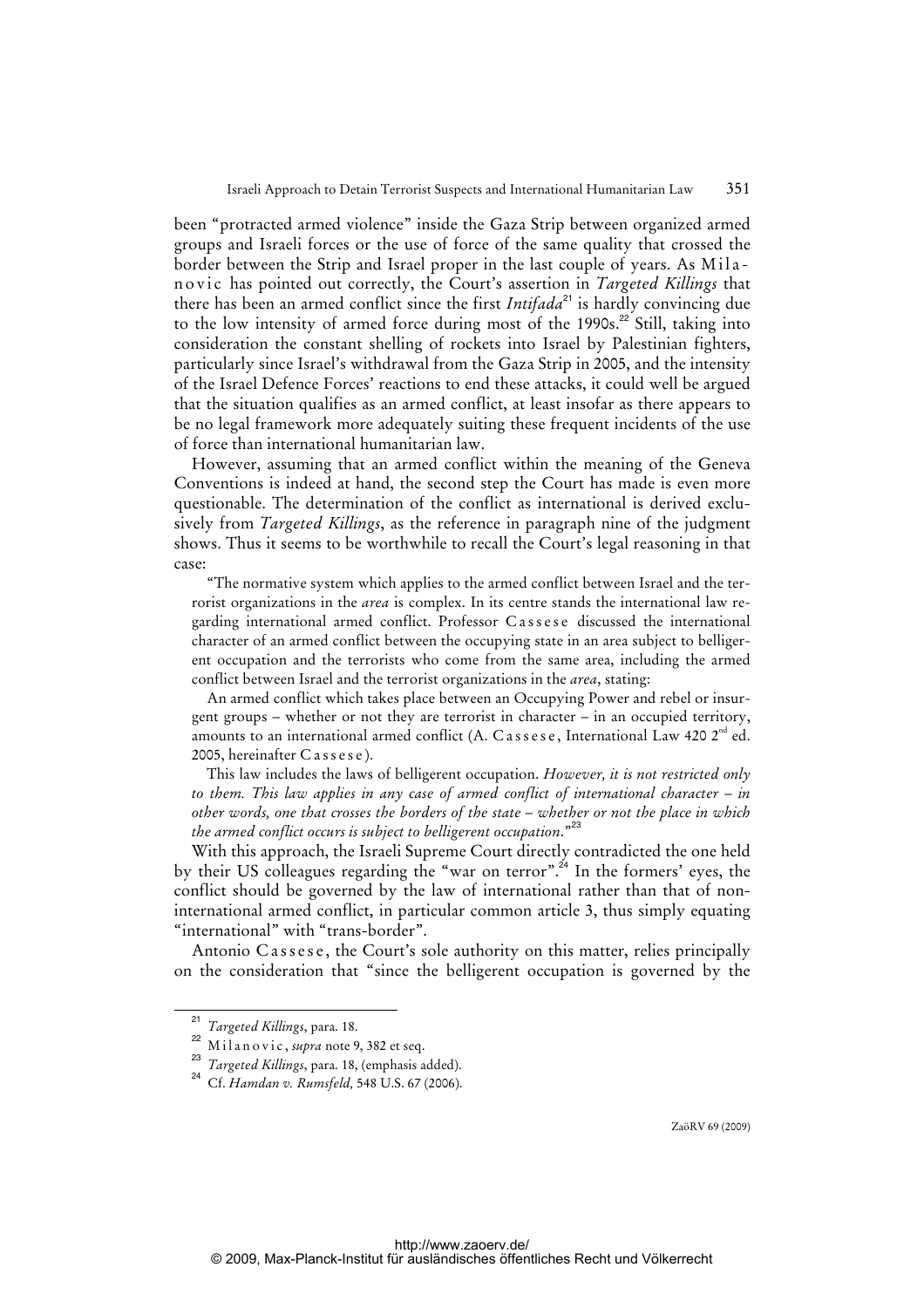Fourth Geneva Convention, a part of the law of international armed conflict, it would be contradictory to subject armed hostilities between the occupant state and insurgent groups to the law of internal armed conflict".<sup>25</sup> First of all, even this line of argumentation is not as stringent as it might seem at first glance. Milanovic has observed that there would not necessarily be a logical contradiction if the rules for international and non-international armed conflict were to be applied to the same conflict at the same time.<sup>26</sup> However, more importantly,  $\widehat{C}$  as sese's argument is obviously not suited to being expanded beyond situations of belligerent occupation.<sup>27</sup> This is not an issue with regard to the situation in the West Bank, as the International Court of Justice has held that the territory is indeed occupied within the meaning of the Fourth Geneva Convention (GC IV).<sup>28</sup> However, since September 2005, when Israel's unilateral withdrawal was completed, the situation in Gaza is different. In *Internment*, the Israeli Supreme Court itself held that "under such circumstances, where the State of Israel has no real ability to control what happens in the Gaza Strip in an effective manner, the Gaza Strip should not be regarded as a territory that is subject to a belligerent occupation from the viewpoint of international law".<sup>29</sup> By now, this view has become well-established case law in the Court.<sup>30</sup> Still, the reference to the short passage from Cassese's textbook on international law was explicitly repeated in the present case to underline the Court's premise that an international armed conflict is indeed occurring in Gaza.<sup>31</sup> Quite ironically, the Supreme Court even implied in a hinted *obiter dictum* that the Unlawful Combatants Law would not be applicable to the West Bank, since that territory is still under the effective control of the State of Israel, or in other words, under belligerent occupation within the meaning of GC IV.<sup>32</sup>

A. C a s s e s e, International Law, 2<sup>nd</sup> ed., Oxford 2005, 420.

<sup>26</sup> Milanovic, *supra* note 9, 386.

<sup>27</sup> Cf. S c h o n d o r f , *supra* note 9, 303.

<sup>28</sup> ICJ, *Legal Consequences of the Construction of a Wall in the Occupied Palestinian Territory*, Advisory Opinion, 9.7.2004, paras. 90-101; available at <<http://www.icj-cij.org/docket/files/131/> 1671.pdf>.  $^{11}_{29}$ 

*Internment*, para. 11.

<sup>30</sup> E.g. recently in *Bassiouni v. Prime Minister*, HCJ 9132/07 (30.1.2008), para. 12; for an affirmation of the Court's findings see Y. S h a n i , The Law Applicable to Non-Occupied Gaza: A Comment On *Bassiouni v. Prime Minister of Israel*, International Law Forum of the Hebrew University of Jerusalem Law Faculty, Research Paper No. 13-09, Jerusalem 2009, available at <[http://papers.ssrn.](http://papers.ssrn) com/sol3/papers.cfm?abstract\_id=1350307>, 6 et seq.; M. M i l a n o v i c , Is Gaza Still Occupied by Israel?, EJIL Analysis, available at [<http://www.ejiltalk.org/is-gaza-still-occupied-by-israel/](http://www.ejiltalk.org/is-gaza-still-occupied-by-israel/)>; this view is however not undisputed: see e.g. R. Nasri, Article 51: Israel's False Claim, Open Democracy (17.2.2009), available at [<http://www.opendemocracy.net/article/email/article-51-israels-false-claim](http://www.opendemocracy.net/article/email/article-51-israels-false-claim)>; N a s r i argues that Gaza remains occupied, thereby *inter alia* invoking SC Res. 1860 (8.1.2009), in which the UN Security Council stated that "the Gaza Strip constitutes an integral part of the territory occupied in 1967". To say the least, it seems not entirely compelling to suggest that with this declaration the SC attempted to determine Gaza's current legal status under international humanitarian law.

<sup>31</sup> *Internment*, para. 9.

<sup>32</sup> Ibid., para. 11.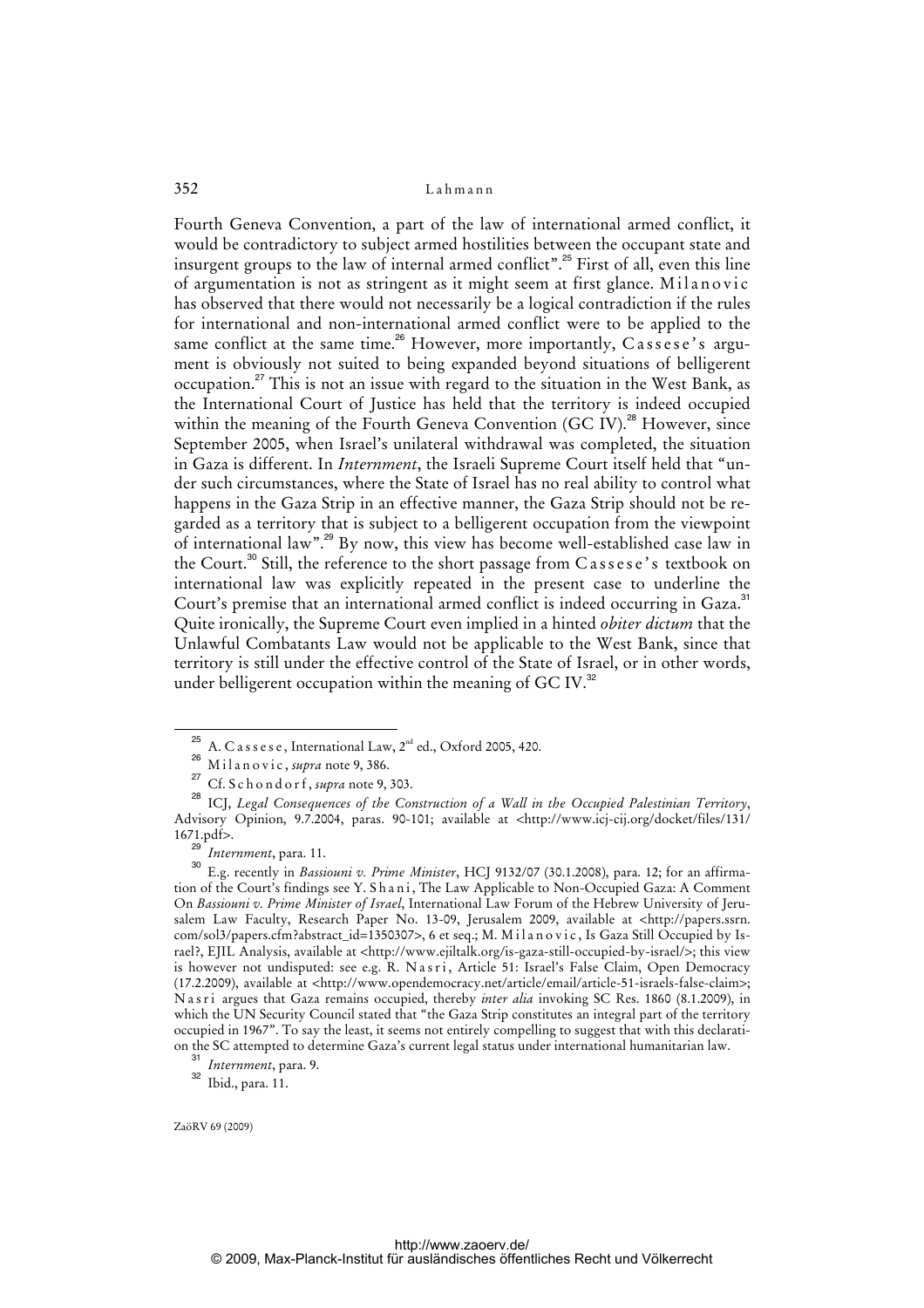Summed up, the Supreme Court's position regarding Gaza is not what Cassese's consideration is able to support. Therefore, the reference made does not lead anywhere in the present case. This conclusion could only change if one adopted the view that Gaza is still under belligerent occupation. However, this does not appear viable for the Supreme Court as it would have to rule in explicit contradiction to its own case law.

Moreover, before *Targeted Killings*, the Court had routinely refused to determine the exact legal quality of the hostilities in the Palestinian Territories.<sup>33</sup> Thus, regarding its own case law, there is in fact no *ratio decidendi* to rely on. In contrast, a careful legal examination would have been indicated here. So far, the US Supreme Court's close analysis of the text of article 3 common to the Geneva Conventions seems to be more in line with the wording and arguably the intention of the Geneva Conventions.<sup>34</sup> And indeed, it has been commonly accepted that the capability to be party to an international armed conflict is limited to states, and until today there is no divergent state practice identifiable. $35$ 

Schondorf has noted in his comment on *Targeted Killings*, after likewise criticizing the Court for the lack of reasoning concerning the applicability of the norms ruling armed conflicts of an international character, that "in future cases, the Israeli Supreme Court will hopefully have an opportunity to further clarify how its position on this point relates to the basic treaties of the laws of armed conflict".<sup>36</sup> That opportunity lay in *Internment*, but regrettably the Court again avoided giving a legally sound justification for its opinion on this crucial issue.

#### **b. Compliance with the Rules of the Geneva Conventions**

Howsoever, for the purpose of appraising the operational part of the Unlawful Combatants Law from the perspective of international humanitarian law, the applicability of the Geneva Conventions shall be assumed in the following remarks.

<sup>33</sup> K r e t z m e r , *supra* note 1, 453.

<sup>34</sup> Cf. *Hamdan, supra* note 24.

<sup>35</sup> In this regard, the 2006 Lebanon war represents no exception. The qualification of that conflict as international was based on the fact that Israel used military means on the territory of another state, although the enemy was not that state itself but a non-state group operating on and from its territory, cf. A. Z i m m e r m a n n , The Second Lebanon War: Jus ad bellum, jus in bello and the Issue of Proportionality, 11 Max Planck UNYB (2007), 99-141, 126 et seq., see under <www.mpil.de/red/ yearbook>; as Palestine is not a state, let alone the Gaza Strip, the above legal construction cannot be applied to the situation at hand.

<sup>36</sup> S c h o n d o r f , *supra* note 9, 304.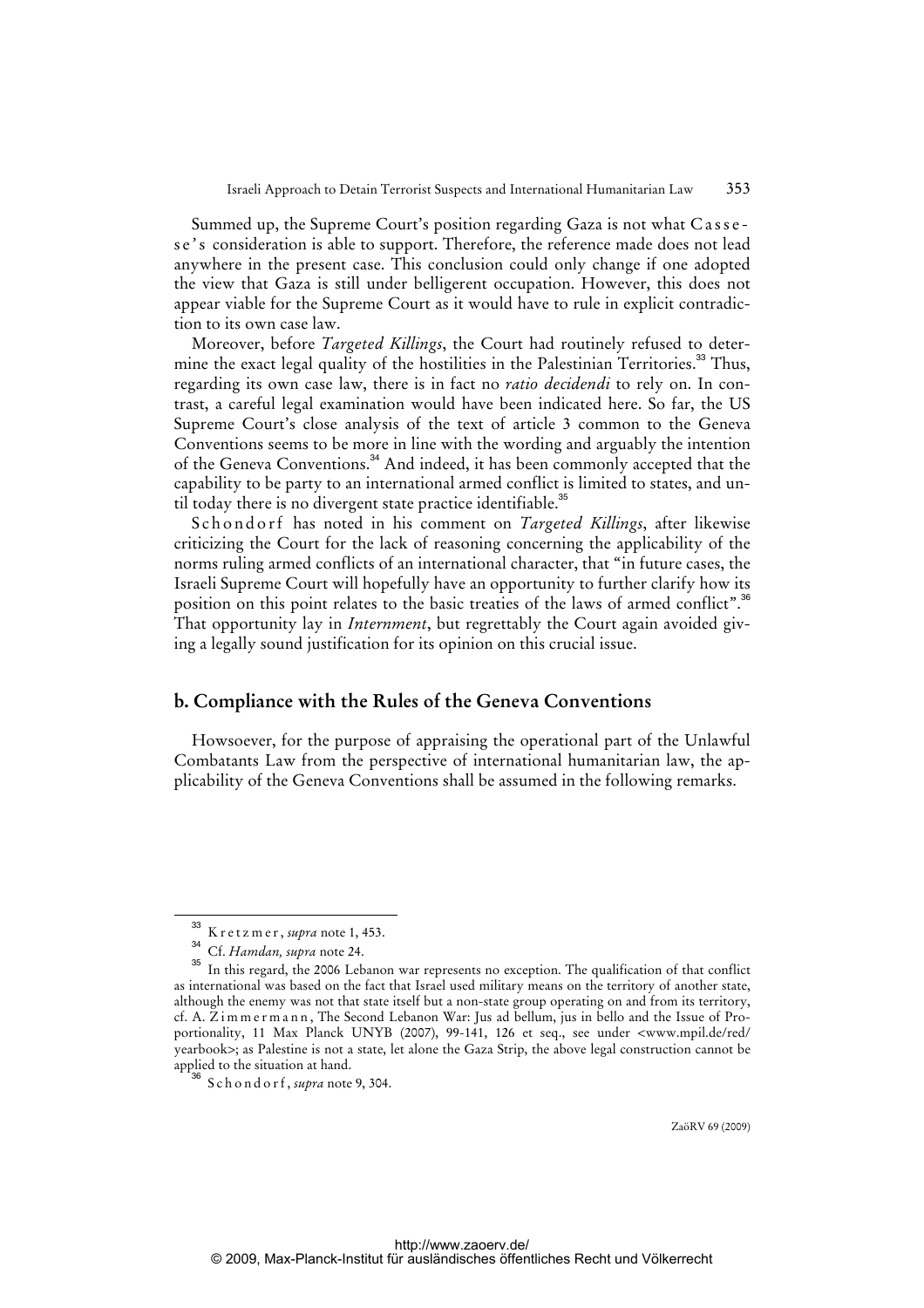#### **(1) The Status of "Unlawful Combatants" under International Humanitarian Law**

In its second paragraph, the Law gives a statutory definition of "unlawful combatant". It stipulates the term comprising every "person who has participated either directly or indirectly in hostile acts against the State of Israel or is a member of a force perpetrating hostile acts against the State of Israel, where the conditions prescribed in article 4 of the Third Geneva Convention of  $12<sup>th</sup>$  August 1949 with respect to prisoners-of-war status in international humanitarian law, do not apply to him".

As regards the US approach on this matter, quite remarkably at least the lower courts' attitude by now seems to bear some distinct resemblance to the mentioned definition. On 27 October 2008, US District Judge Leon declared the following in the Guantanamo detainees' *habeas corpus* challenges led by *Boumediene v. Bush*: "An 'enemy combatant' is an individual who was part of or supporting Taliban or al Qaeda forces, or associated forces that are engaged in hostilities against the United States or its coalition partners. This includes any person who has committed a belligerent act or has directly supported hostilities in aid of enemy armed forces."<sup>37</sup>

As the wording in section 2 of the Unlawful Combatants Law puts straight, the covered persons are explicitly excluded from being treated as prisoners-of-war within the meaning of GC III, while still rendering their preventive detention possible by virtue of the subsequent provisions of the Law. It is this construction that provoked the severest criticism among human rights groups and affiliated legal scholars after the Law's enactment in 2002.<sup>38</sup> That criticism was principally based on the allegation that just as their US counterpart, the Israeli legislature with this definition aimed at establishing a "third category" in international humanitarian law, thus granting the enemy fighters neither the protections of the Third nor of the Fourth Geneva Convention by creating an uncovered intermediate status.

But whatever the original intention of the legislator might have been in that regard, the Supreme Court did not hesitate to clarify that "the term 'unlawful combatant' does not constitute a separate category but is a sub-category of 'civilians' recognized by international law. This conclusion is based on the approach of customary international law, according to which the category of 'civilians' includes everyone who is not a 'combatant'."<sup>39</sup> Thus, contrary to HRW's accusation, the Unlawful Combatants Law does not dissolve the traditional dichotomy of interna-

<sup>37</sup> *Boumediene v. Bush*, US District Court for the District of Columbia, No. 04-1166 (RJL), [Memorandum Order \(27 October 2008\), 3 et seq.; available at <http://www.scotusblog.com/wp/wp](http://www.scotusblog.com/wp/wp-content/)content/uploads/2008/10/boumediene-order-10-27-08.pdf>.

<sup>&</sup>lt;sup>38</sup> HRW, *supra* note 14; M o o d r i c k - E v e n K h e n, *supra* note 13, 10 et seq.

<sup>39</sup> *Internment*, para. 12.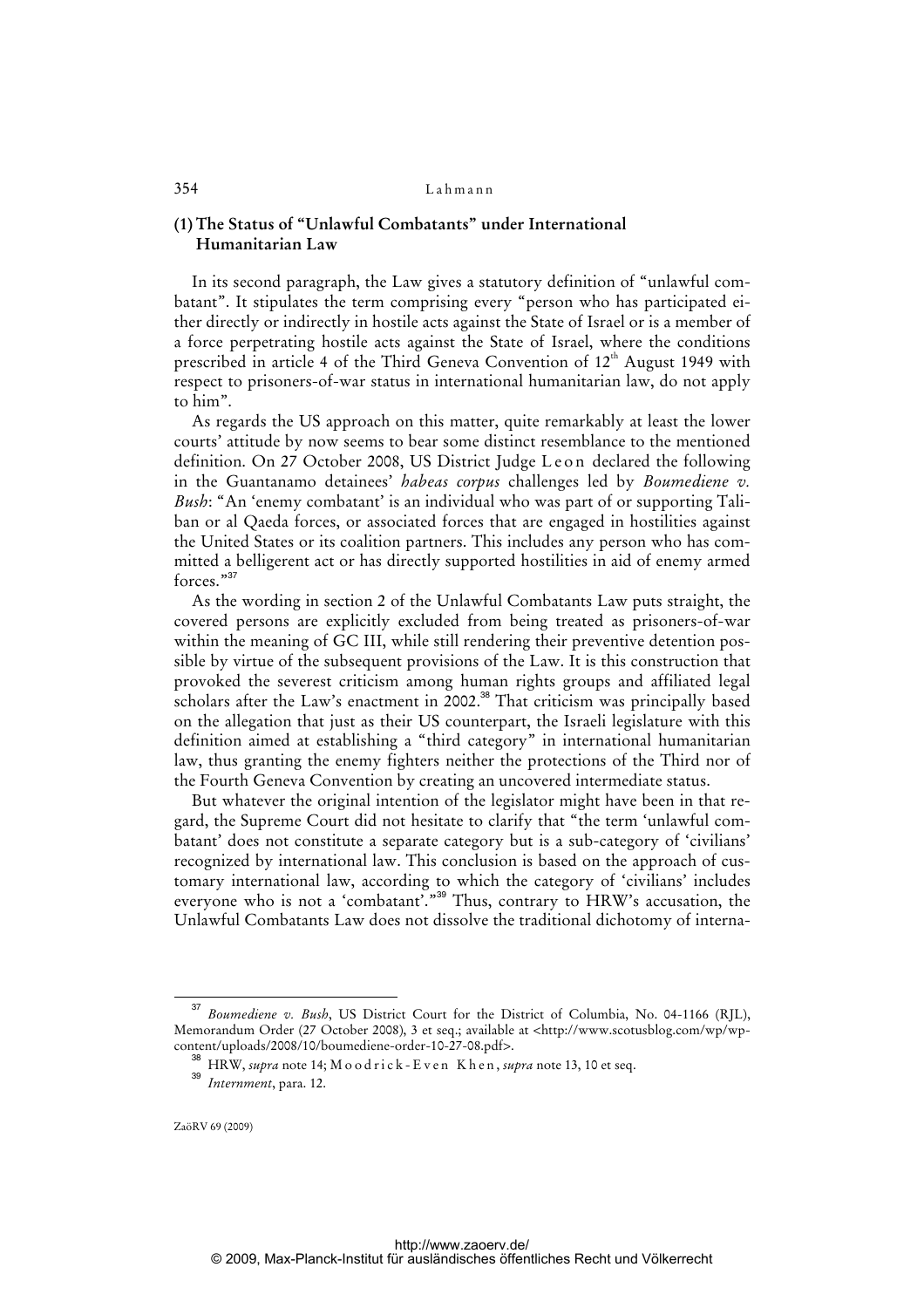tional humanitarian law.<sup>40</sup> By that finding, the Court explicitly endorsed its conclusion in *Targeted Killings*. 41

It has to be noted though that the Court itself emphasized that "*prima facie* the statutory definition of 'unlawful combatant' under section 2 of the law applies to a broader group of people" than in *Targeted Killings*. <sup>42</sup> This is consistent as due to the lack of explicit mentioning of the term in the Geneva Conventions, there need not be one determined category. Rather, according to the circumstances, the "unlawful combatant" has to be subsumed under the respective provisions of the treaties that deal with civilians who illegally join the combat against the State. In *Targeted Killings*, that provision was article 51 (3) of the First Protocol Additional to the Geneva Conventions.<sup>43</sup> In the case at hand, as the detained persons constitute civilians within the meaning of article 4 of the Fourth Geneva Convention, that treaty is pertinent. Thus, it is obvious that the two groups of persons, though both equally described as "unlawful combatants", will not necessarily be congruent.<sup>44</sup>

#### **(2) The Scope of the Relevant Provisions of the Fourth Geneva Convention**

The Supreme Court identified the relevant provisions as being articles 27, 41 to 43, and 78 GC IV.<sup>45</sup> The mentioning of the latter article merely served the object of showing that the Fourth Geneva Convention in general permits the detention of protected persons for security needs of the detaining power, as the clause itself deals with situations of belligerent occupation and is therefore not applicable to the situation in Gaza.<sup>46</sup> Article  $27$  (4) states that "the Parties to the conflict may take such measures of control and security in regard to protected persons as may be necessary as a result of the war", while articles 41 to 43 go on to specify those possible measures. Article 42 (1) reads: "The internment (...) of protected persons may be ordered only if the security of the Detaining Power makes it absolutely necessary."

But although that provision initially seems to be a perfect match to the purpose of the Unlawful Combatants Law due to its unambiguous wording, the appellants claimed that it is not applicable to the situation in question. Their point was that since they had been taken into detention inside Gaza before Israel's disengage-

<sup>40</sup> See also ICTY, *Prosecutor v. Zdravko Mucic et al.*, Trial Judgment, ICTY-96-21 (16.11.1998) (hereinafter *Mucic*), para. 271: "There is no gap between the Third and the Fourth Geneva Conventions. If an individual is not entitled to the protections of the Third Convention as a prisoner of war (or of the First or Second Conventions) he or she necessarily falls within the ambit of Convention IV."

<sup>41</sup> *Targeted Killings*, para. 26.

<sup>42</sup> *Internment*, para. 12.

<sup>43</sup> *Targeted Killings*, paras. 33-40.

<sup>44</sup> *Internment*, para. 12.

<sup>45</sup> Ibid., para. 16.

<sup>46</sup> Ibid.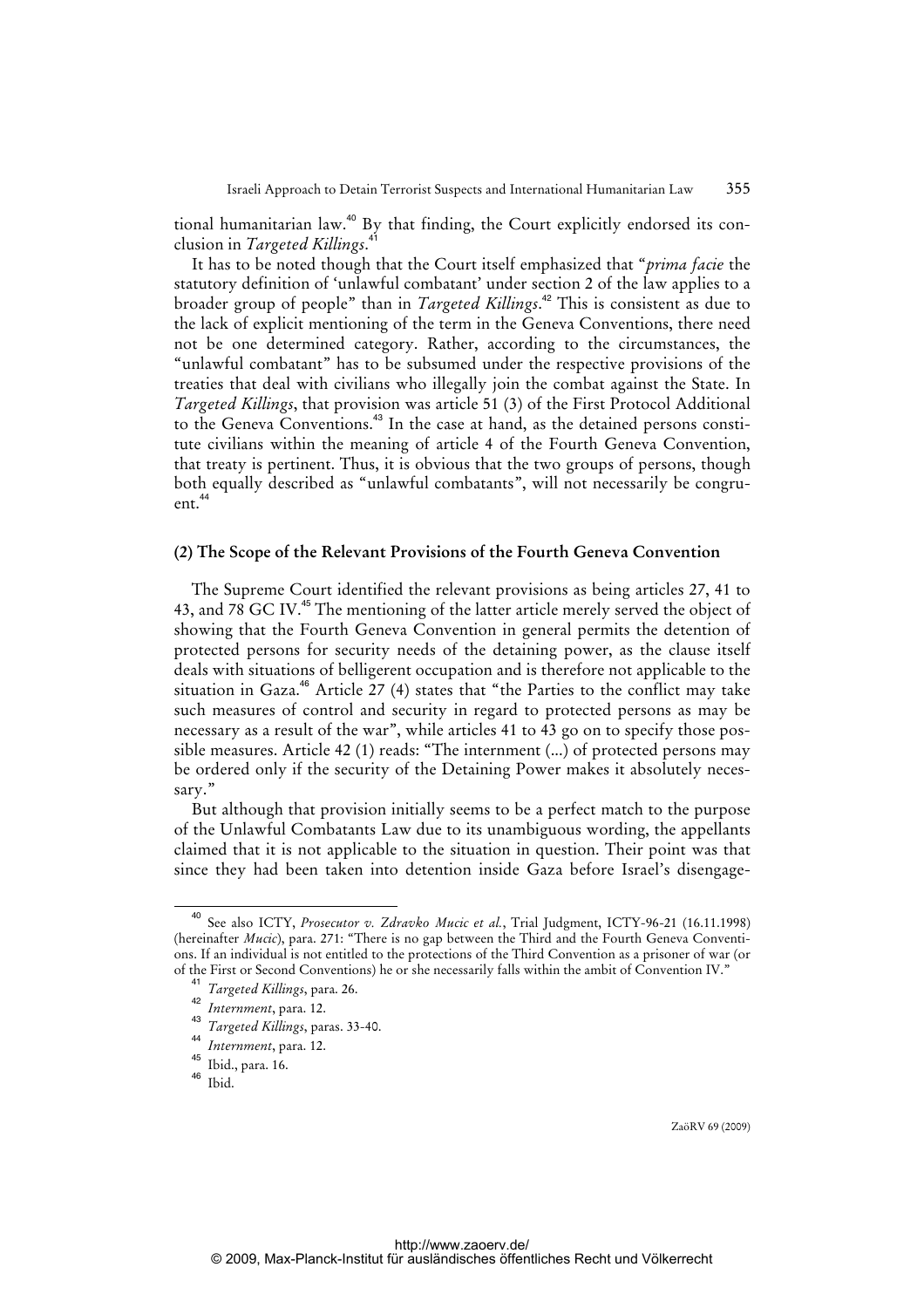ment, thus at a time when the Strip was still occupied territory, article 42 could not serve as the ground for detention.<sup>47</sup> The Court refuted this argument by stating that by virtue of the general rule of article  $27(4)$ ,

"The parties to a dispute may adopt security measures against protected civilians in so far as this is required as a result of the war. The principle underlying all the detention provisions provided in the Fourth Geneva Convention is that it is possible to detain 'civilians' for security reasons in accordance with the extent of the threat that they represent. According to the aforesaid convention, there is a power of detention for security reasons, whether we are concerned with the inhabitants of an occupied territory or one of the states involved in the dispute."<sup>48</sup>

But nonetheless, as an analysis of the treaty's system reveals, it is arguable whether the Court's assertion is entirely convincing. Apart from the broad and rather vague wording of article 27 (4), articles 41 to 43 are part of Part III, Section II of the convention, which deals with "aliens in the territory of a party to the conflict". It is therefore concluded that apart from situations of belligerent occupation, which is covered by article 78, the convention authorizes belligerents to intern a civilian by virtue of article 42 only if he is an (enemy) foreigner on the belligerent's own territory.<sup>49</sup> This fact can be explained with the history and the original intention behind the rule. Pictet remarks that the section attempts to cover "the legal status of civilians of enemy nationality living in the territory of belligerent States", as due to "the general adoption of a system of compulsory military service, (...) nowadays every enemy national is a potential soldier" and thus "his internment becomes understandable".<sup>50</sup> On that account, the provisions in Section II merely serve to "give protected persons a legal status in the form of a comprehensive series of safeguards set out in detail".<sup>51</sup> However, while clarifying that the Unlawful Combatants Law indeed only applies to persons who are not Israeli citizens, $52$  the Supreme Court considered article 42 applicable although Gaza is apparently beyond the norm's territorial scope, since the Strip is not Israeli territory – a fact that is not in dispute. As regards the original purpose, to date there seems to be no contradicting subsequent state practice in the sense of article 31 (3) (b) VCLT that could have altered the rule's scope. Thus, the permission of administrative detention of Gaza inhabitants can hardly be subsumed under article 42 GC IV, as the above analysis shows.

On the other hand, barring the wording of the heading of Section II, it could perhaps be argued that nothing in the subsequent text explicitly proscribes the Court's reading. Moreover, protected persons can be lawfully detained on the

<sup>51</sup> Ibid., 233.

<sup>47</sup> *Internment*, para. 17.

 $48$  Ibid.

<sup>&</sup>lt;sup>49</sup> M. S a s s o l i, Internment, in R. Wolfrum (Ed.), The Max Planck Encyclopedia of Public International Law, Oxford 2008, online edition <www.mpepil.com>, para. 8.

<sup>&</sup>lt;sup>50</sup> I.S. Pictet, Commentary: IV Geneva Convention Relative to the Protection of Civilian Persons in Time of War, Geneva 1958, Section II: Introduction, 232.

<sup>52</sup> *Internment*, para. 11.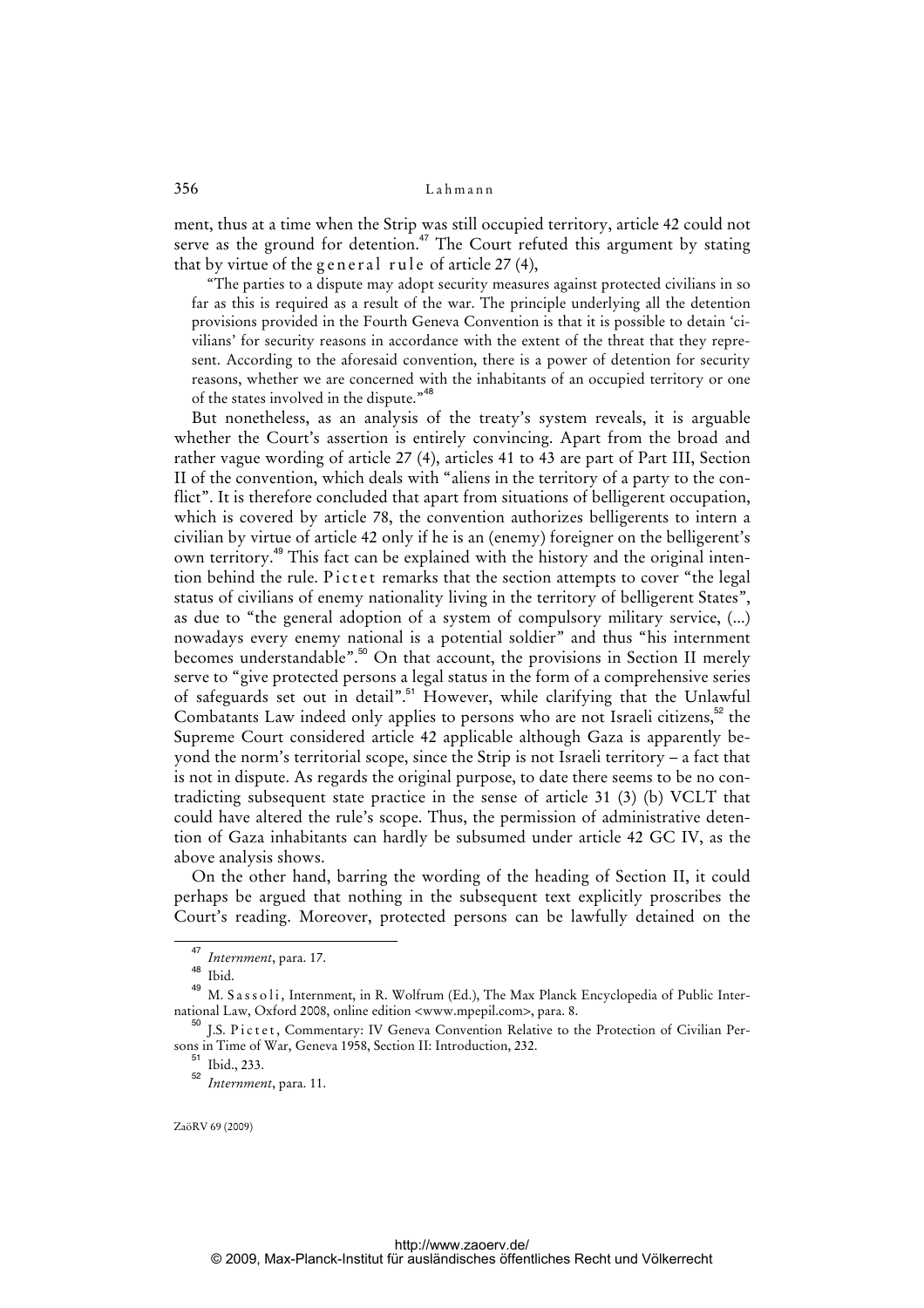state's own territory in accordance with article 42 GC IV and on territory that is subject to belligerent occupation pursuant to article 78 GC IV due to imperative security reasons. Traditionally, these were the only two scenarios where it was considered possible that a belligerent power might encounter civilians of an enemy nationality.<sup>53</sup> That assumed, one might conclude *a fortiori* that a broad interpretation of the territorial scope of the general rule in article 27 (4) is indeed expedient if further situations of likewise quality occur. After all, that provision expressly covers the status of protected persons "in all circumstances". On that basis, the Supreme Court's construction could be considered supportable. But again, at least a more thorough analysis of the relevant provisions of international humanitarian law by the Court would have been indicated.

#### **(3) Detention Due to a Threat Posed by an Individual**

Subsequently, the Court went on to examine whether the respective provisions of the Unlawful Combatants Law meet the requirements of article 42 GC IV. First of all, the most striking aspect of section 2 of the Law is its twofold definition of "unlawful combatant". According to this definition, someone is subject to administrative detention under the law if he either participated in hostile acts against Israel, or if he is a member of a group that conducts such acts. It is obvious that it is in particular the second alternative that distinguishes the affected group from the one in *Targeted Killings*. Needless to say, the Law has to be in accordance with the relevant provisions of the Fourth Geneva Convention relative to both alternatives. In addition to the statutory definition, section 3 (a) of the Law reads: "Where the Chief of General Staff has reasonable cause to believe that a person being held by the State authorities is an unlawful combatant and that his release will harm State security, he may issue an order under his hand, directing that such person be incarcerated at a place to be determined (...)."

As article 42 GC IV states that "the internment of protected persons may be ordered only if the security of the Detaining Power makes it absolutely necessary", the question therefore was what exact level of threat is required to emanate from a person for his detention to be justified. First of all, the Court stated that the threat needs to be situated in the detainee himself.<sup>54</sup> To support this finding, it affirmatively cited Pictet who emphasizes in his commentary that "to justify recourse to such measures, the state must have good reason to think that the person concerned, by his activities, knowledge or qualifications, represents a real threat to its present or future security".<sup>55</sup> Moreover, the Court derived from this assertion that the state itself is liable to prove "that the detainee himself took part or belonged to a force

<sup>&</sup>lt;sup>53</sup> This can be derived from the wording of the headings of Part III ("Status and Treatment of Protected Persons") and Its Section I ("Provisions Common to the Territories of the Parties to the Conflict and to Occupied Territories").

<sup>54</sup> *Internment*, para. 19.

<sup>55</sup> Ibid., citing P i c t e t , *supra* note 50, 258-9.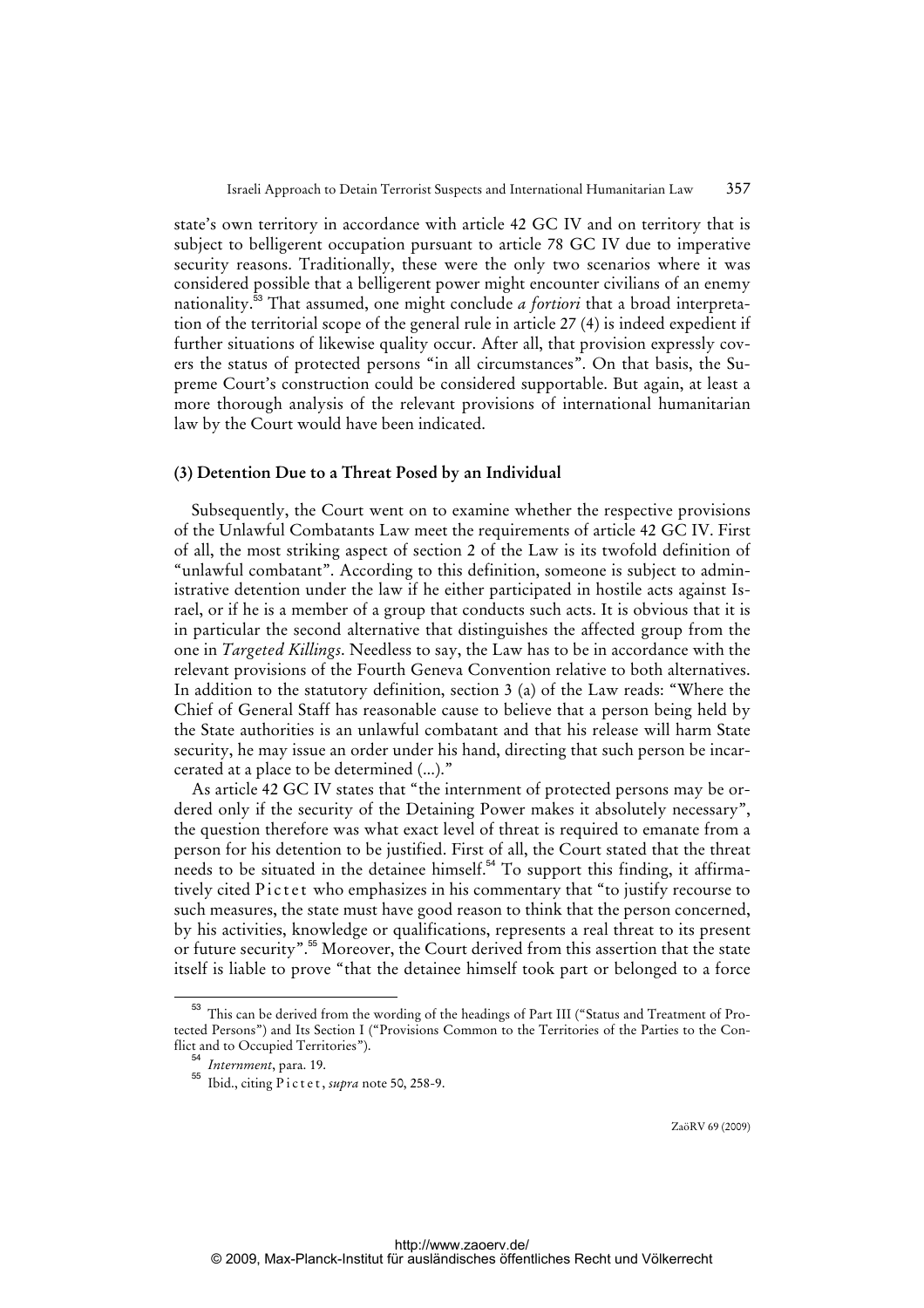that is carrying out hostilities against the State of Israel".<sup>56</sup> And finally, it was followed that "it is not sufficient for [the detainee] to have made a remote, negligible or marginal contribution to the hostilities (...). In order to prove that someone is an 'unlawful combatant', the state needs to prove that the detainee made a contribution to the waging of hostilities against the state, whether directly or indirectly, in a manner that can indicate his individual threat".<sup>57</sup> The Judges hence implied that a certain threshold has to be exceeded in order to be lawfully considered an "unlawful combatant". This stipulation of minimum requirements to specify the Law is in line with article 42 GC IV. As Pictet emphasizes, measures of internment and assigned residence are the severest measures of control that a belligerent may apply to protected persons and are therefore of an exceptional character.<sup>58</sup> But it is fair to conclude that if the authorities are willing to adopt these requirements when it comes to detain terrorist suspects, these measures thus are generally in compliance with article 42 GC IV regarding the first alternative of the definition of "unlawful combatant".

#### **(4) Detention on Grounds of Mere Membership?**

However, this assessment is not as unequivocal concerning the so-called "membership criterion" of the second alternative. The appellants claimed that "relying upon a vague 'membership' in an organization that carries out hostilities against the State of Israel as a basis for administrative detention under the law makes the requirement of proving an individual threat meaningless, which is contrary to (...) international humanitarian law", while the state's agents argued that "it is sufficient to prove that a person is a member of a terrorist organization in order to prove his individual threat to the security of the state in such a manner that gives rise to a ground for detention under the law".<sup>59</sup>

Quite obviously, the extent of the notion of "unlawful combatant" to mere membership intends an analogy to regular combatants. The Third Geneva Convention that deals with prisoners-of-war is based on the consideration that members of the regular armed forces are a threat for the enemy's security merely by virtue of their function. Thus, detaining combatants is permitted at all times during the state of armed conflict to hinder their further direct participation in hostilities.<sup>60</sup> The same consideration underlies the second alternative in the definition given in section 2 of the Unlawful Combatants Law. According to that, membership in an organization that conducts hostile acts against Israel equals the function soldiers have in state armies. However, it is doubtful whether this analogy is utterly convincing. It is particularly controversial whether the criterion allows the

<sup>56</sup> Ibid., para. 20.

<sup>&</sup>lt;sup>57</sup> Ibid., para. 21.

<sup>58</sup> Pictet, *supra* note 50, 258-9.

<sup>59</sup> *Internment*, para. 20.

<sup>60</sup> S a s s o l i , *supra* note 49, para. 4.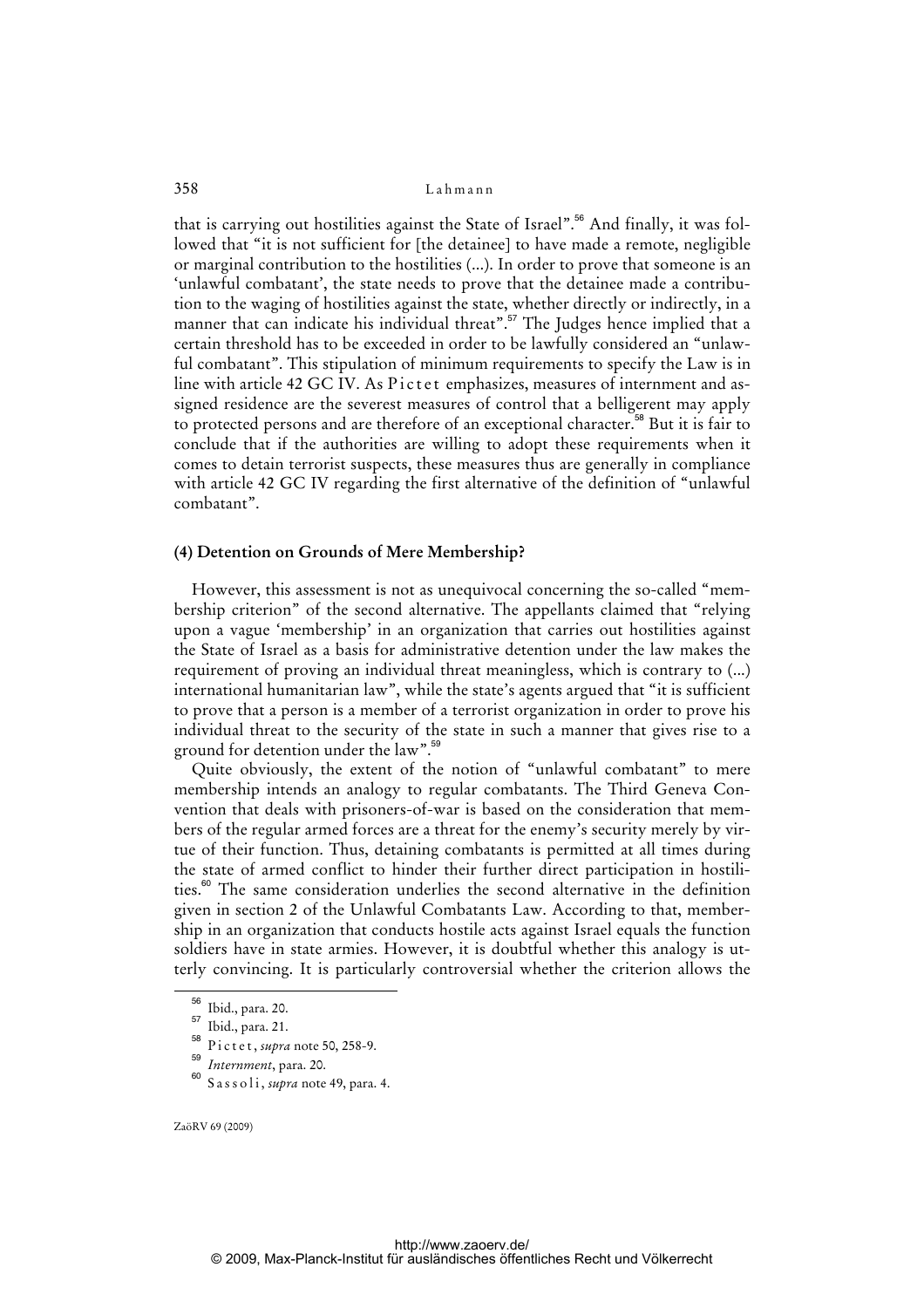deduction of an individual threat posed by a particular member, as required by article 42 GC IV in compliance with the above analysis. The main problem appears to be that non-state organizations cannot easily be compared to regular armed forces. Especially Israel's main antagonist actors such as Hamas and Hezbollah pursue a threefold set of activities, operating as political and social organizations in addition to their armed combat. It follows that hardly every member of such an entity can be subsumed under the wording of article 42 GC IV, if detention is only permitted as a measure of last resort under international humanitarian law, as established above.

The Supreme Court therefore was obliged to discuss the issue in detail. It concluded that it would be insufficient for the state to show "any tenuous connection with a terrorist organization".<sup>61</sup> Still, it shall not be necessary for the detained person to have taken part in the hostilities against Israel themselves. Rather, "it is possible that [the person's] connection and contribution to the organization will be expressed in other ways that are sufficient to include him in the cycle of hostilities in its broad sense".<sup>62</sup> At least at first glance this seems to suggest that also members of the organizations' non-military wing might be subject to administrative detention under the Unlawful Combatants Law. Unfortunately, the Court left open the exact meaning of "the cycle of hostilities in the broad meaning of this concept", and at this point of the judgment degenerated to a somewhat blurry reasoning. Although apparently constraining the scope of the second limb of the definition of "unlawful combatant" by stating that in cases of mere membership, the Court "should consider the detainee's connection and the nature of his contribution to the cycle of hostilities of the organization", $63$  the notion remains ultimately obscure. Nonetheless, as seen above, Pictet has argued that the measure of detention is of an ultimate and exceptional character within the system of the Fourth Geneva Convention. And as a general rule, exceptions ought to be interpreted narrowly. Thus, regarding the Court's explication, it seems safe to say that the "membership criterion" goes beyond what article 42 GC IV was meant to cover.<sup>64</sup>

#### **(5) Judicial Safeguards**

Finally, the Supreme Court was obliged to review the judicial safeguards provided by the Unlawful Combatants Law in view of the requirements set out by the Fourth Geneva Convention. The pertinent article 43 (1) GC IV stipulates that "any

 $\overline{61}$ *Internment*, para. 21.

 $62$  Ibid.

 $\begin{array}{c} 63 \\ 64 \end{array}$  Ibid.

<sup>64</sup> In this context, it is worth noting that in the civil case *Boumediene v. Bush* before the District Court, cf. *supra* note 37, the petitioners advocated the argument that for administrative detention in the war on terror, the prerequisite should be direct participation in hostilities within the meaning of article 51 (3) of the First Additional Protocol, thereby apparently bearing in mind the Israeli Supreme Court's decision in *Targeted Killings*. However, Judge L e o n rejected this claim as being too narrow for the purpose of preventive internment.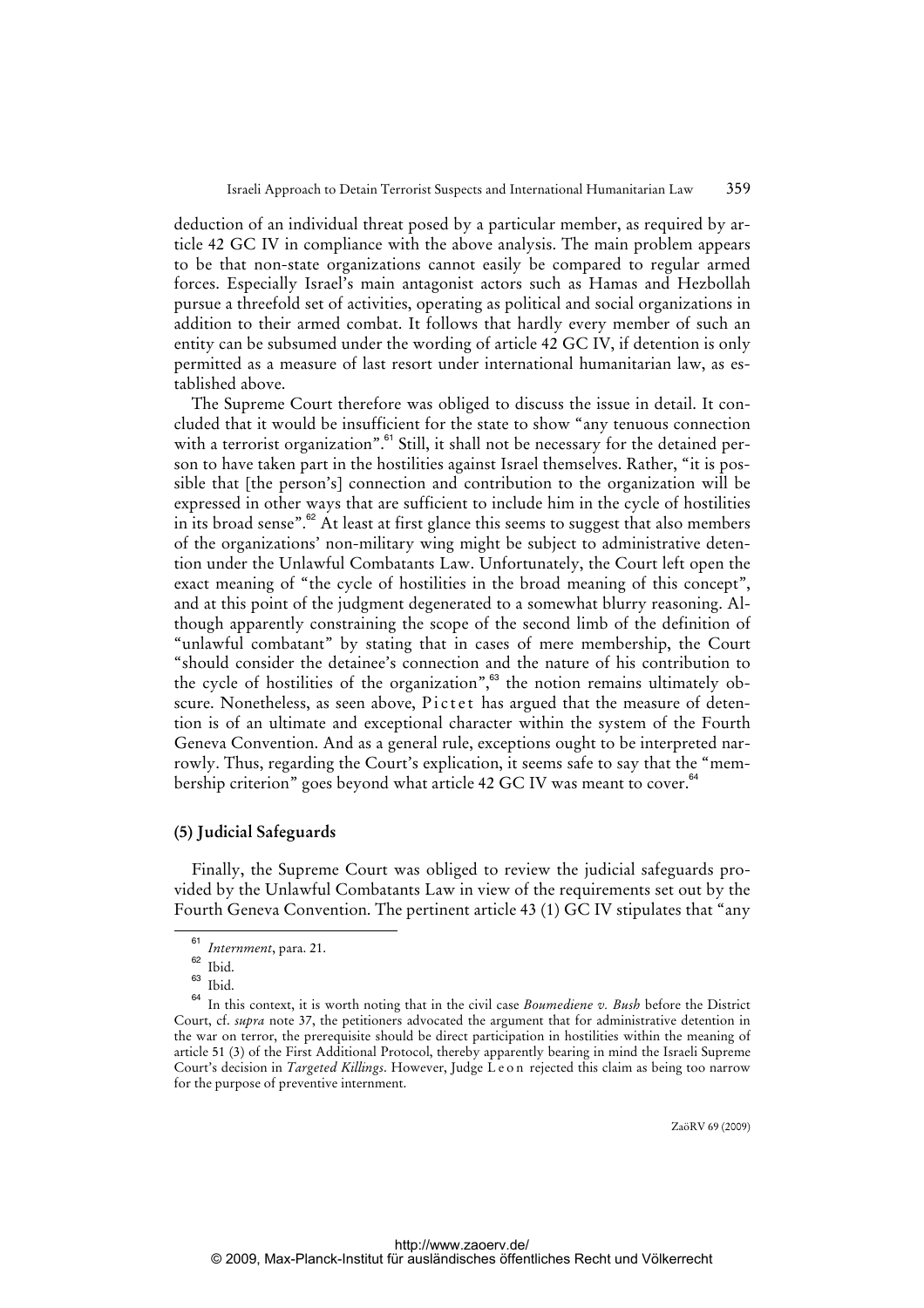protected person who has been interned (...) shall be entitled to have such action reconsidered as soon as possible by an appropriate court or administrative board designated by the Detaining Power for that purpose. If the internment (...) is maintained, the court or administrative board shall periodically, and at least twice yearly, give consideration to his or her case, with a view to the favorable amendment of the initial decision, if circumstances permit." Considering the wording, it seems as if the Knesset attempted to compose an exact replication in the Unlawful Combatants Law. Section 5 (a) at first provides that "a prisoner shall be brought before a judge of the District Court no later than fourteen days after the date of granting the incarceration order". The petitioners in *Internment* argued that this period of time excessively violates the detainee's rights and is not in accordance with the norms applicable in international law.<sup>65</sup> The Supreme Court refuted this reasoning by stating that "international law does not stipulate the number of days during which it is permitted to detain a person without judicial involvement, but it determines a general principle that can be applied in accordance with the circumstances of each case on its merits".<sup>66</sup> And indeed, as long as the applicability of the rules of international humanitarian law is assumed, this finding is quite uncontroversial. Article 43 was designed to leave a great deal to the discretion of the state regarding the concrete procedure.<sup>67</sup> Of course, the regime of international human rights would be more restrictive on that matter.

In addition to the period of time that may pass until a detention is reconsidered by a judge, the petitioners objected to the frequency of judicial review.<sup>68</sup> According to section 5 (c) of the Unlawful Combatants Law, "once every six months from the date of issue of an order (…) the prisoner shall be brought before a judge of the District Court". The petitioners claimed that this period of time is too long and thus disproportionate. But apart from academic voices who argue that "the sixmonthly review requirement is outdated and must be replaced by the much shorter delays that have developed in international human rights law", $\frac{69}{5}$  here again the Law is in line with the clear wording of the Fourth Geneva Convention, as article 43 (1) provides that a reconsideration of the detainee's case ought to be undertaken "at least twice a year". Consequently, the Supreme Court rejected the petitioners' claim right away.<sup>70</sup>

Furthermore, the Court did not forget to stress that "whereas section 43 GC IV is satisfied with the holding of an administrative review that is carried out by an administrative body, [the Law] provides that a District Court judge is the person who should carry out a judicial review of the detention orders (…), and his deci-

<sup>65</sup> *Internment*, para 40.

<sup>&</sup>lt;sup>66</sup> Ibid., para. 41.

<sup>67</sup> Pictet, *supra* note 50, 260. 68

*Internment*, para. 40.

S a s s o l i, *supra* note 49, para. 10.

<sup>70</sup> *Internment*, para. 42.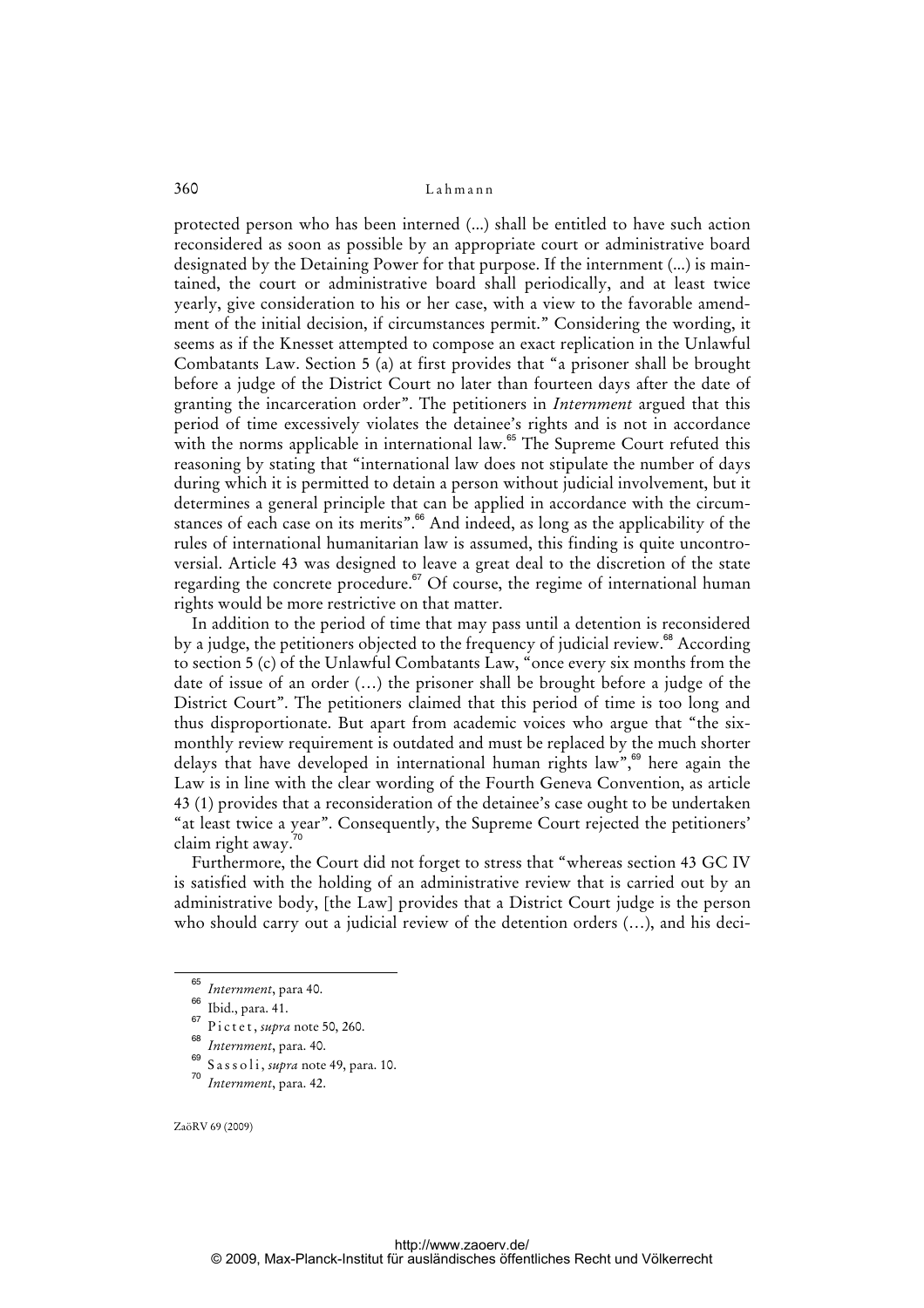sion may be appealed to the Supreme Court  $(...)$ ".<sup>71</sup> And indeed, compared to the US approach towards this issue, which had merely established so-called "Administrative Review Boards" in Guantanamo on 11 May 2004 to periodically reconsider the threat emanating from the detainees,<sup>72</sup> the arrangement made in the Israeli law appears to be much more favorable to the rights of the individual.<sup>73</sup>

As for the judicial safeguards that article 43 (1) GC IV provides, the ICTY has concluded that in order to be actually of any value at all, the court or administrative board ought to be authorized to order the release of the detainees if their harmlessness has been determined.<sup>74</sup> Section 5 (c) of the Unlawful Combatants Law explicitly states that "where the Court finds that [the prisoner's] release will not harm State security or that there are special grounds justifying his release, it shall quash the incarceration order".

Thus, all in all, the part of the Unlawful Combatants Law regarding judicial review of the internment order and the subsequent detention marks a mostly uncontroversial part of the bill and hence of the Supreme Court's judgment. However, one has to bear in mind that this conclusion still depends on the questionable assumption that the Fourth Geneva Convention is at all applicable in the situation at hand.

## **4. Assessment**

To conclude, the Israeli Supreme Court has resolutely reconfirmed its approach from the *Targeted Killings* judgment that no person shall find himself in a position outside the laws that protect the individual during armed conflict, even if the state is in a constant state of emergency. Nonetheless, as the above analysis has shown quite clearly, the decision of the Court in *Internment* has its flaws when it comes to the application of international humanitarian law. Concerning this, the Court

<sup>71</sup> Ibid.

<sup>&</sup>lt;sup>72</sup> Set up by an order of the US Department of Defense; for a critical assessment of the procedure see Human Rights Watch, Making Sense of the Guantanamo Bay Tribunals, 16.8.2004, available at [<http://www.hrw.org/english/docs/2004/08/16/usdom9235.htm](http://www.hrw.org/english/docs/2004/08/16/usdom9235.htm)>; HRW *inter alia* criticized the fact that the order provided for only an annual review.

<sup>&</sup>lt;sup>73</sup> Sassoli, *supra* note 49, para. 10, hints that access to *habeas corpus* should be mandatory even under international humanitarian law, as it is a non-derogable right under international human rights law; for the latter conclusion cf. Inter-American Court of Human Rights, Advisory Opinion OC-8/87, Habeas Corpus in Emergency Situations (30.1.1987).

<sup>74</sup> *Mucic*, para. 1137; also cf. US Supreme Court, *Boumediene v. Bush*, 553 U.S. 50 (2008): "We do consider it uncontroversial (…) that (…) the habeas court must have the power to order the conditional release of an individual unlawfully detained." However, it is noteworthy that on 18.2.2009, the US D.C. Circuit Court of Appeals decided in *Kiyemba v. Obama*, No. 08-5424, that the federal courts do not have the power to order the release of Guantanamo detainees into the United States, even if no other remedy is at hand. Though expressly not disputing the finding in *Boumediene*, Judge R a n d o l p h declared the question of w h e r e detainees may be released as being political and not judicial, thereby bluntly stating: "Not every violation of a right yields a remedy, even when the right is constitutional" (p. 9).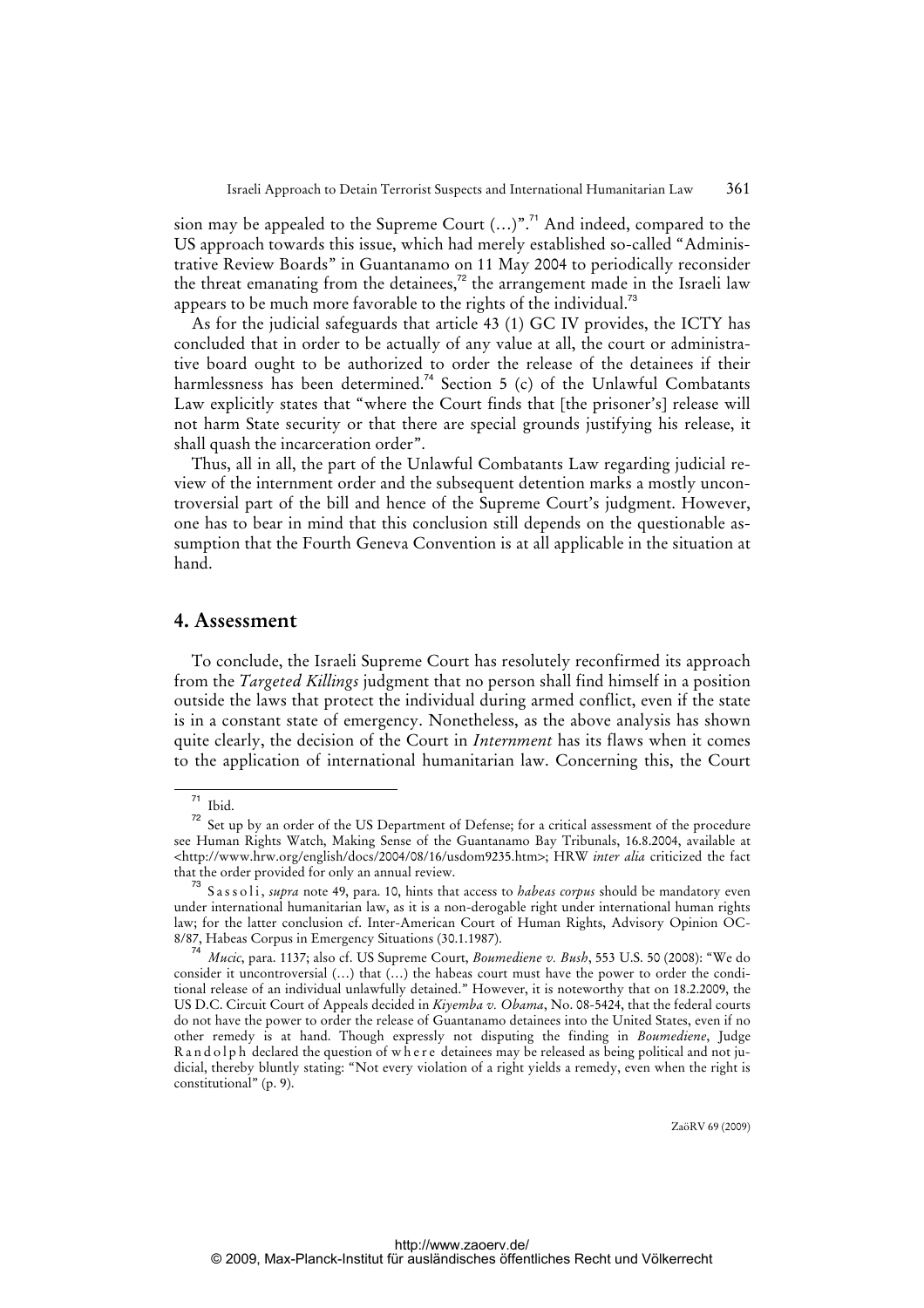has missed the obvious opportunity to clarify the position it held in *Targeted Killings*, since already the reasoning given there was thoroughly criticized in the academic sphere.

But apart from that, the judgment is not entirely persuasive regarding the individual provisions of the applied Fourth Geneva Convention, either. In particular the upheld possibility of preventive detention on grounds of mere membership in a non-state hostile organization arguably overstretches the limits of possible interpretation of article 42 GC IV. The Judges should have had the heart to be more restrictive on this point, as their argumentation clearly shows some discomfort with the Law's potentials. However, in this context it is worth noting that many western states have by now adopted laws that actually make membership in foreign terrorist organizations subject to criminal prosecution, even before any hostile act has been conducted.<sup>75</sup> Arguably, penalizing membership can be considered an even severer intervention into a person's basic rights, as the administrative detention does not include any allegation of wrongdoing and thus constitutes no punishment.<sup>76</sup> Still, without doubt the perspective of potentially indefinite detention is one of the gravest possible restrictions of the individual's right to liberty.<sup>77</sup>

Nevertheless, despite this apparent misconception of the scope of article 42 GC IV, the general approach of the Israeli legislator to keep the issue of combating terrorism on a preventive level appears defensible. The (Continental) European method of re-designing criminal codes to comprise abstract terrorist threats and make them indictable offences indeed interferes with the original repressive purpose of criminal law. As a result, it has sparked heavy criticism among legal schol $ars.<sup>78</sup>$ 

Although the two situations are actually hardly comparable, Israel, along with the United States, is the main proponent in the western hemisphere to consider the struggle against contemporary terrorism a new kind of armed conflict; and consequently makes an effort to squeeze the issue into the framework of international humanitarian law. But in distinction from their North American ally, no attempt

<sup>75</sup> Cf. e.g. section 129 b of the German Criminal Code.

<sup>76</sup> However, in view of the preventive detention that is carried out by the United States in Guantanamo Bay, this conclusion is not undisputed. C. Maierhöfer, Die Guantanamo-Rechtsprechung des U.S. Supreme Court zum Anspruch "feindlicher Kämpfer" auf richterliche Haftprüfung, EuGRZ 2008, 449-52, 451, argues that the circumstances of the detention indeed indicate such an allegation. This admitted regarding the language used by the former US administration, at least the same cannot be said about the Israeli situation, as already the legislative history of the Unlawful Combatants Law shows.

ws.<br><sup>77</sup> Nevertheless, the European Court of Human Rights has held recently that indefinite detention does not amount to inhuman or degrading treatment within the meaning of Article 3 ECHR, as long as detainees have access to remedies to challenge it; see ECtHR, *A and others v. United Kingdom*, App. No. 3455/05, para. 131.

<sup>&</sup>lt;sup>8</sup> The *traveaux préparatoires* of section 129 b of the German Criminal Code, BT-Drs. 14/8893, 1, explicitly invoke "the effective fight against international terrorism" as the main goal of the new provision; nevertheless, despite some discomfort, it was upheld as being constitutional, cf. Higher Regional Court of Munich, Criminal Chamber, Court Order, 6 St 01/07 (8.5.2007).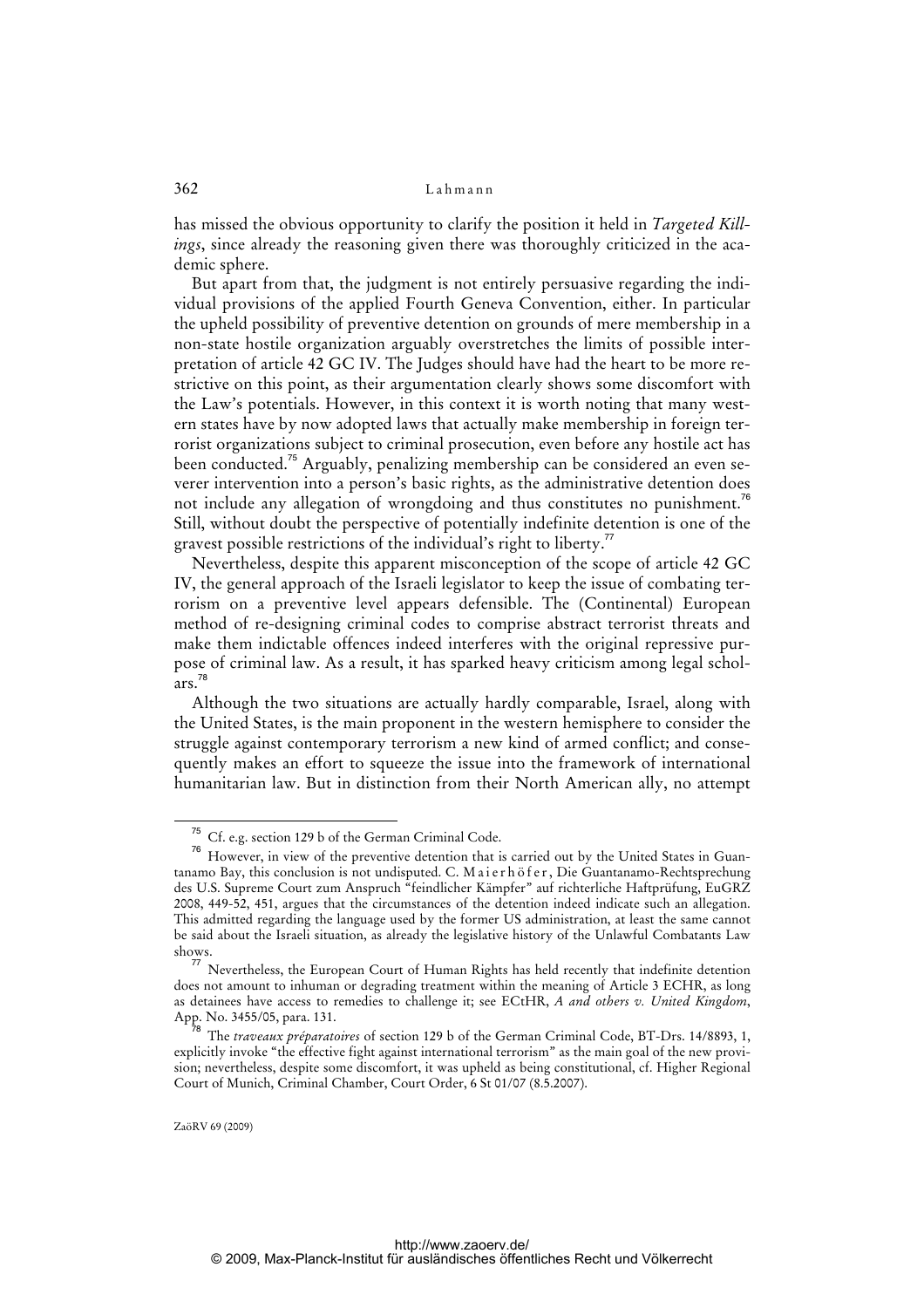has ever been made, either by the Knesset or the Israeli judicial branch, to construct any "legal black holes".<sup>79</sup> Still, David K r e t z m e r has argued that "the way the [Supreme] Court has interpreted the Geneva Convention shows that it has consistently favored the government's interpretation, even when this has forced it to change its theory of interpretation from one case to the next".<sup>80</sup> However, since *Targeted Killings* it is at least clarified that the Court regards the armed conflict as an international one. Despite the obvious problems inherent in this approach, the Court deserves some approval, as without question the laws of international armed conflict provide for a larger degree of protection than those of non-international armed conflict.<sup>81</sup> Thus, it is fair to admit that Israeli authorities are willing to grant their enemies considerably more privileges when it comes to judicial safeguards than their US counterparts, although their country is by far more severely threatened by terrorism.

After all, with the interpretation given by the Supreme Court, the lower Israeli courts do have all the necessary means to check decisions of the authorities regarding detention of enemy fighters under the Unlawful Combatants Law. Needless to say, another question is whether the courts are actually willing to use their judicial independence vis-à-vis the administrative and military authorities during a state of emergency.<sup>82</sup> But at any rate, contrary to the accusations brought forward by certain human rights groups, the Law together with the clarifications delivered by the Court mark an honest attempt to frame the struggle against  $21<sup>st</sup>$  century terrorism in a legally balanced way.

Ultimately, from a merely theoretical perspective, it appears paradoxical to enact legislation that is expressly based on the premise that a state of armed conflict prevails, without letting the law's applicability depend on the precondition of the respective factual situation. As a consequence, allowing the Unlawful Combatants Law to be permanently appropriate for the detention of terrorism suspects hence establishes the legal necessity to perpetuate the hostilities with the enemy groups. But admittedly, this is a theoretical reflection.

However, in light of the twists the Israeli Supreme Court had to take to determine the positive international humanitarian law applicable to the situation at hand, after all it seems hard to escape the sneaking suspicion that this body of law simply might not offer the adequate legal architecture for the "war on terror". Thus, it appears more convincing that in regard to the preventive detention of ter-

<sup>&</sup>lt;sup>79</sup> Cf. S c h u l h o f e r , *supra* note 1, 1918-31; see also K r e t z m e r , *supra* note 1, 439 et seq., regarding the controversial case *Marab v. IDF Commander*, HCJ 3239/02 (5.2.2003): "The right to apply to the Supreme Court for *habeas corpus* was maintained at all times."

<sup>80</sup> K r e t z m e r, *supra* note 1, 411.

<sup>81</sup> Cf. Milanovic, *supra* note 9, 385; whereas the US government argued that terrorist suspects neither fall into the scope of the Third nor of the Fourth Geneva Convention, the US Supreme Court held that Common Article 3 was indeed applicable to the non-international armed conflict with al-Qaeda, see *Hamdan v. Rumsfeld*, 548 U.S. 67 (2006), 67.

<sup>&</sup>lt;sup>82</sup> K r e t z m e r, *supra* note 1, 455, has diagnosed a "natural tendency of (...) courts, as organs of the State in question, to give support to the executive branch of government in times of crisis".